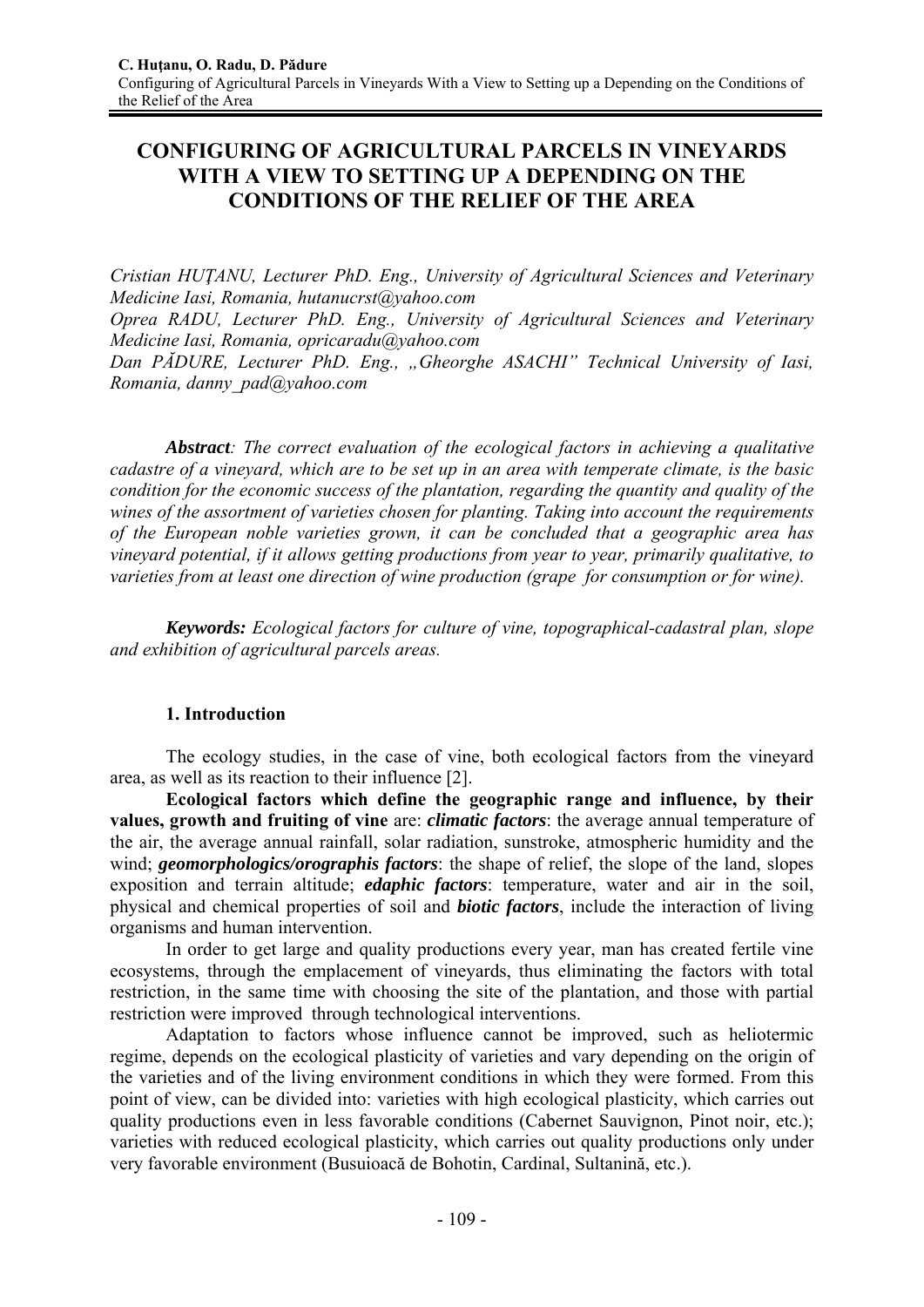Because ecological factors are influencing the quality of grape yields, choosing the emplacement of vineyards involves also the acceptance of compromises, because each area may be required by or through a favorable environment for the vine. For this reason, in order to make a correct assessment of the ecological favorability for vine crops, it requires a complex approach, which takes into account both the environmental particularities of geographic areas, as well as the qualities of the grapes of the varieties of the vine [3].

The reduced ecological suitability of an area may determine obtaining productions of poor quality and quantity, respectively uneconomical vineyard plantation exploitation by untimely hubs loss. Sometimes, these losses are the consequences of faulty location of vineyards or inappropriate choice of varieties of vines, but may be due also to climatic accidents, technological deficiencies or by pests and diseases attacks.

The difficulty in the correct assessment of ecological favorability for the culture of the vine from areas with temperate climate, is because the vineyard plantations shall be established, in priority, in areas with hilly relief, characterized by a significant local variation of environmental factors [1].

### **2. Material and method**

For the purpose of replanting an area of 13.2172 hectares with vine in the Didactic Resort V. Adamachi, Farm of University of Agricultural Sciences and Veterinary Medicine of Iasi, was realized a project of establishing a vineyard plantation with European funds, through the Agency for Payments and Intervention in Agriculture. The reason for the abolition of the former vineyard was due to the fact that the plantation of noble vines, intended for the production of wine for consumption, had a lifespan of more than 30 years.

The organization of the proposed emplacement, presented on a cadastral plan at 1:2 000, is correlated with all the elements to combat soil erosion, and also with ensuring conditions for mechanized works (Fig. 1).

In the preparation of documentation for the emplacement proposed to be replanted with vine has been taken in account: getting a vineyard with productive varieties, superior quality, resistance to diseases and frost, required both domestically and for export; the main pedoclimatic conditions of the area, which offers a good degree of favorability for the species to be planted; judicious use of the land fund, at a cost-efficient and effective potential.

Because it has taken into account the existing slope limits, roads and access ways were designed in accordance with the antierosional arrangements. Thus, secondary roads were designed on the long side of the agricultural parcels, and the main ones (in terms of technological importance), upstream towards downstream, with slopes of less than 10%, trying to obtain agricultural plots worked mechanized, as close as possible to the rectangular geometric form. At the ends of agricultural parcels were provided roads also for turning area [5].

According to observations recorded at the meteorological station of Iasi, annual average air temperature is 9.5°C, solar radiation is between 114 and 128 kcal/cm<sup>2</sup>, average precipitation of multiannual is 580 mm, of which in April-October range 421.4 mm (73% of the total), with a deficit in the interval total of 223 mm, and the annual index of aridity is 29.7 [6]. These parameters allow us to appreciate that the location proposed fall into climate zone "II half-wet -warm moderate".

Highlighting the relief of the proposed emplacement through level curves, with normal equidistance of 2.5 m, was made in order to calculate average slope and to establish the exhibition of each agricultural parcel, resulting from the vineyard emplacement organization, based on software of processing data obtained from topographical measurements and drawing programs.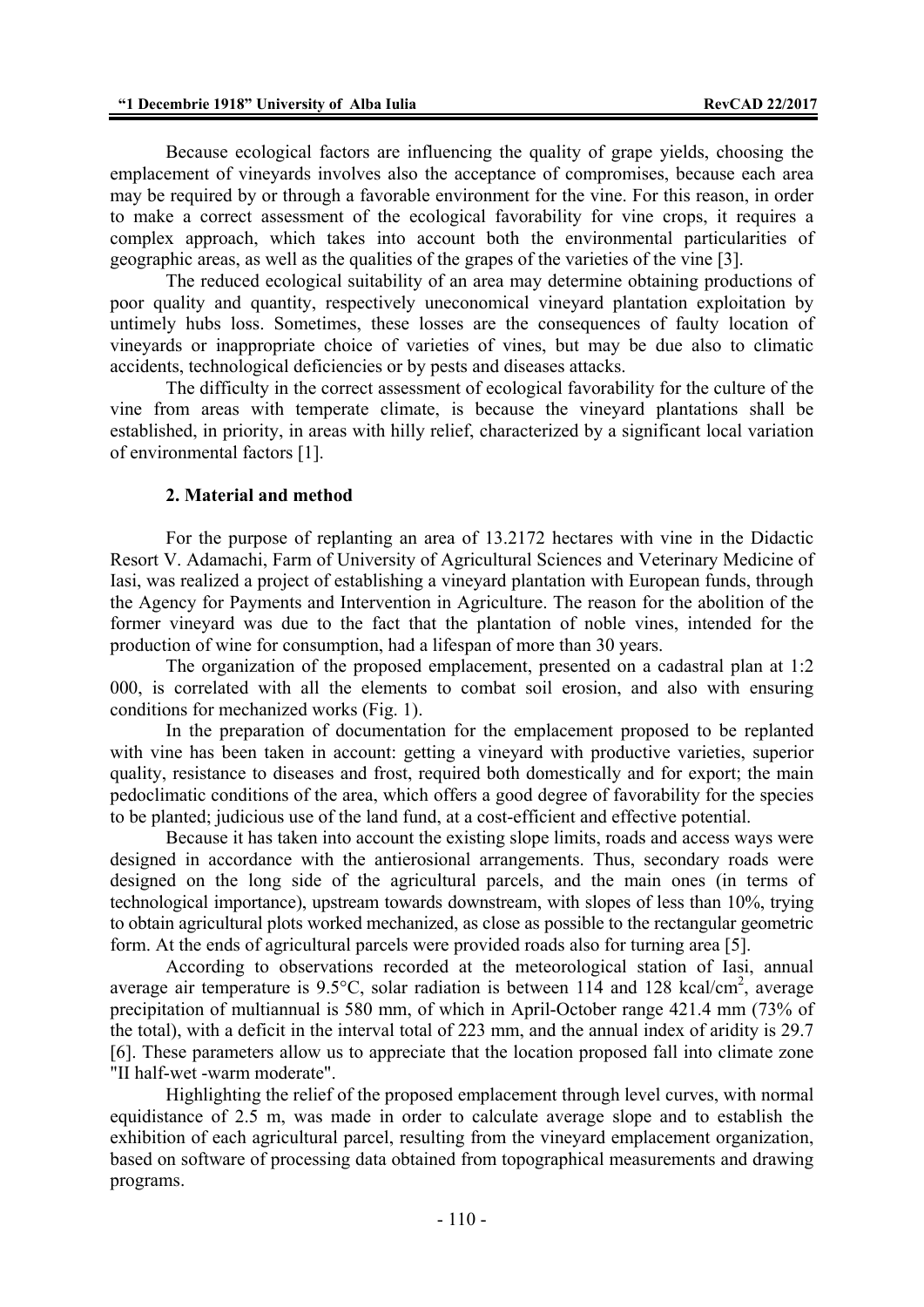#### **C. Huţanu, O. Radu, D. Pădure**

Configuring of Agricultural Parcels in Vineyards With a View to Setting up a Depending on the Conditions of the Relief of the Area



Fig. 1. Setting up agricultural parcels proposed at the establishment of a vineyard plantation, depending on the relief conditions of the emplacement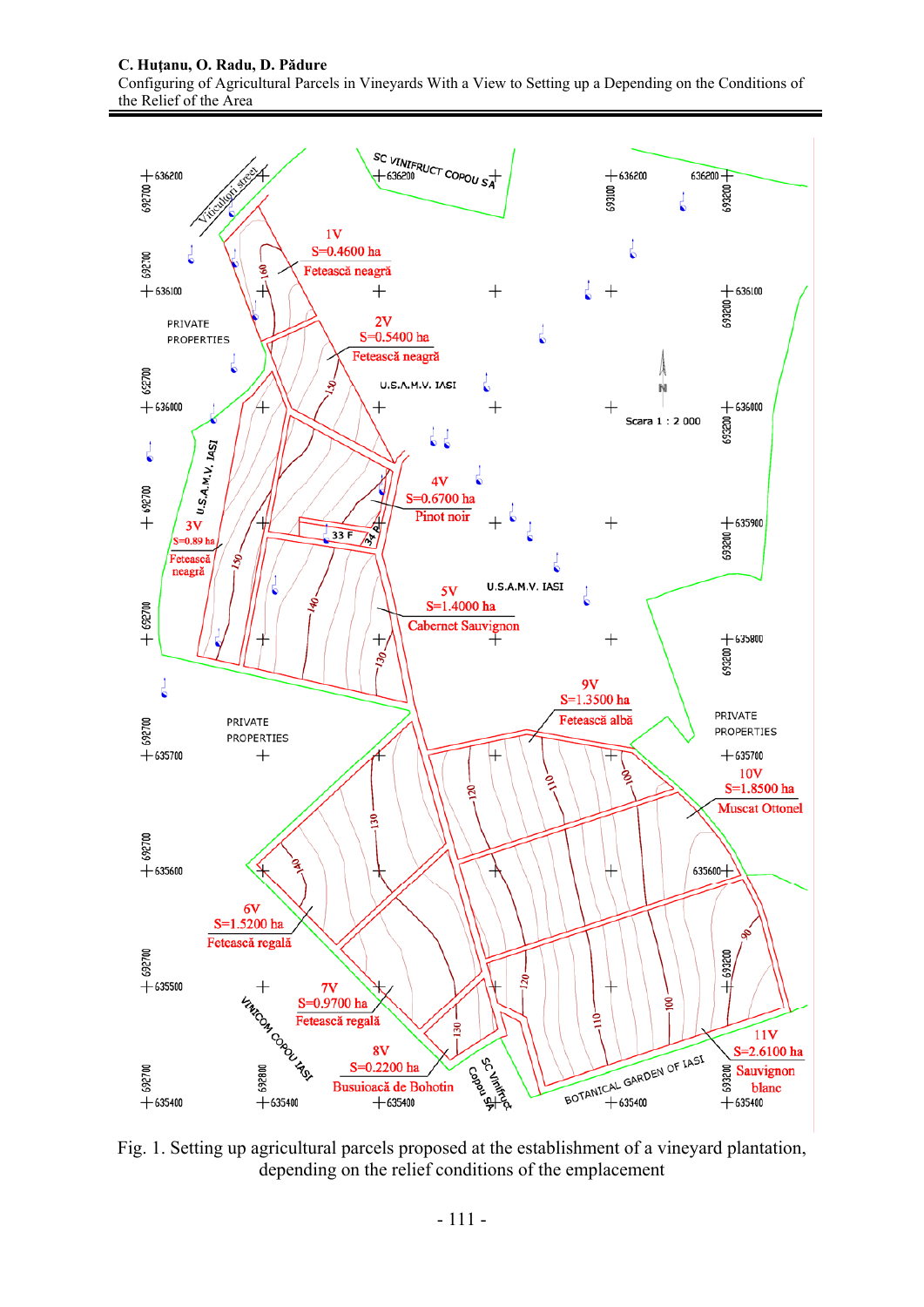# **3. Results and discussions**

From the organization project of the proposed emplacement resulted the actual occupied with vine area of 12.4800 hectares, composed of 11 parcels, where will be grown 4 varieties to produce white wines, and 4 varieties for red wines.

In table 1 it shows the occupation degree of vine varieties, grouped by color of wine, on the entire vine emplacement, from where results that 4 varieties for white wines, will be planted on the surface of 8.3000 ha (66.51%) of 5 parcels, and 4 varieties for red wines, will be planted on the surface of 4.1800 ha (33.49%) of 6 plots. Varieties are presented in table 1 in the order of the occupied surface.

| No.                                                | <b>Vine varieties</b>                                |  | <b>Plots</b> | Area of        | Percentage of     |
|----------------------------------------------------|------------------------------------------------------|--|--------------|----------------|-------------------|
| crt.                                               |                                                      |  | number       | occupancy (ha) | occupancy $(\% )$ |
|                                                    | Varieties intended for the production of white wines |  |              |                |                   |
|                                                    | Sauvignon blanc                                      |  |              | 2.6100         | 20.91             |
| $\overline{2}$                                     | Fetească regală                                      |  | 2            | 2.4900         | 19.95             |
| 3                                                  | <b>Muscat Ottonel</b>                                |  |              | 1.8500         | 14.83             |
| 4                                                  | Fetească albă                                        |  |              | 1.3500         | 10.82             |
| <b>Total varieties for white wines</b>             |                                                      |  | 5            | 8.3000         | 66.51             |
| Varieties intended for the production of red wines |                                                      |  |              |                |                   |
|                                                    | Fetească neagră                                      |  | 3            | 1.8900         | 15.14             |
| $\overline{2}$                                     | Cabernet Sauvignon                                   |  |              | 1.4000         | 11.22             |
| 3                                                  | Pinot noir                                           |  |              | 0.6700         | 5.37              |
| 4                                                  | Busuioacă de Bohotin                                 |  |              | 0.2200         | 1.76              |
| <b>Total varieties for red wines</b>               |                                                      |  | 6            | 4.1800         | 33.49             |
| <b>Agricultural total</b><br>8                     |                                                      |  | 12.4800      | 100.00         |                   |

Table 1. Occupancy degree of vine varieties for the proposed emplacement

From the distribution by classes of exhibition is observed that agricultural parcels with South-eastern exhibition (half-sunny), for which it opt the cultivation of varieties intended for the production of red wines (31.73%) are advantaged as compared to agricultural parcels with Eastern exhibition (half-shadowed), for which it opt the cultivation of varieties intended for the production of white wines, thanks to the exhibition of land towards the direction of the sun (Table 2).

Table 2. Distribution and degree of occupancy of the agricultural parcels by class of exhibition of the land towards the direction of the sun

| <b>Exhibition classes of land</b><br>from sunlight | <b>Plots</b><br>number | Area<br>(ha) | Percentage of<br>occupancy $(\% )$ |
|----------------------------------------------------|------------------------|--------------|------------------------------------|
| $N - NE$ (shadowed)                                |                        |              |                                    |
| $E - NV$ (half-shadowed)                           |                        | 8.5200       | 68.27                              |
| $S - SW$ (sunny)                                   |                        |              |                                    |
| $W - SE$ (half-sunny)                              |                        | 3.9600       | 31.73                              |
| <b>Agricultural total</b>                          | 11                     | 12.4800      | 100.00                             |

From the organization of the proposed emplacement, the majority of agricultural parcels have slopes ranging from 11.77% end 15.34% exception being the agricultural parcel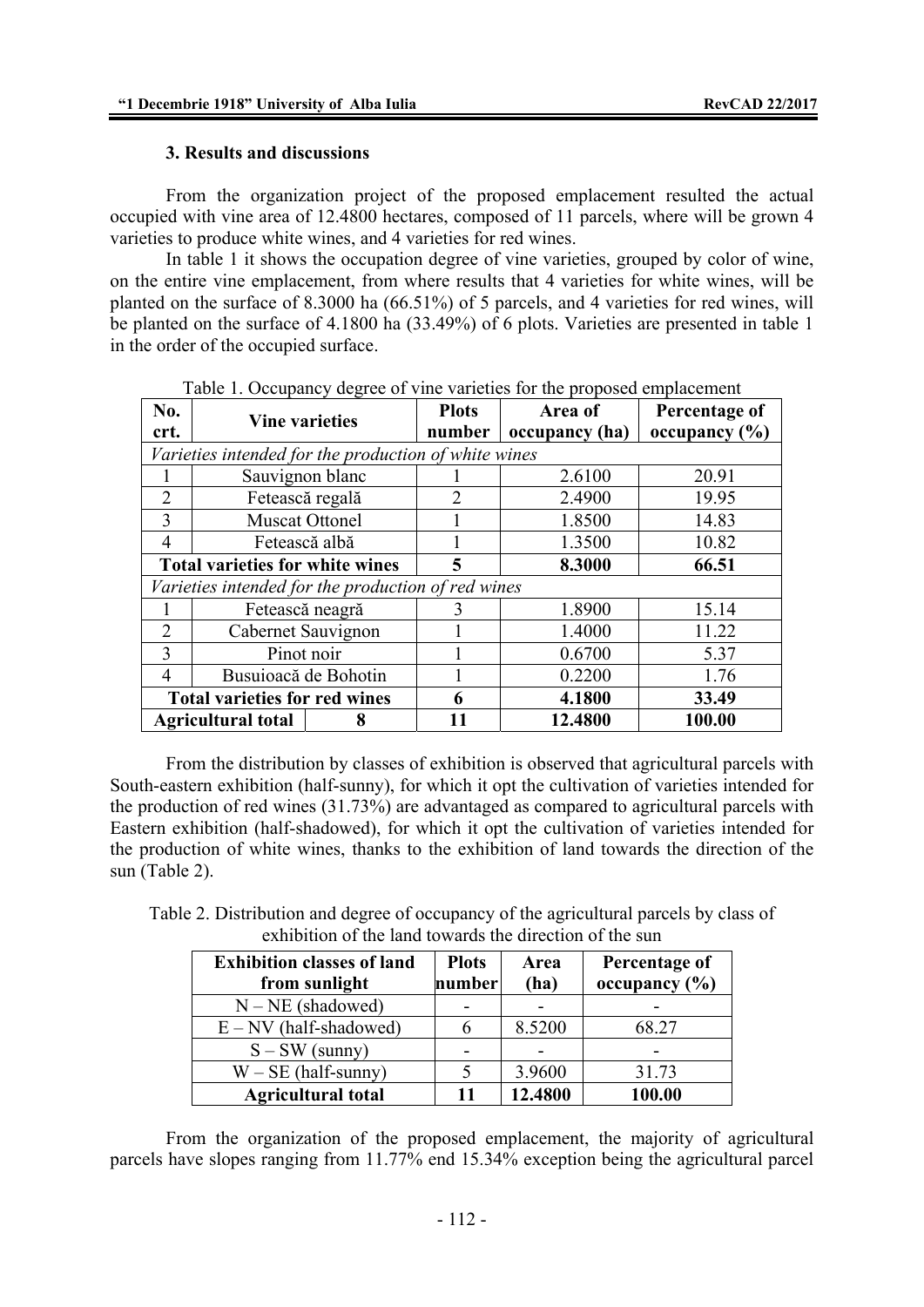no. 7 with 9.19% slope, with the area of 0.9700 ha, respectively the number 3 with 17.67% slope, with the area of 0.8900 ha (Table 3).

| No.            | Area of        | Percentage of     | <b>Plots</b>  | <b>Exhibition</b> |
|----------------|----------------|-------------------|---------------|-------------------|
| plot           | occupancy (ha) | occupancy $(\% )$ | slope $(\% )$ | areas             |
| 1              | 0.4600         | 3.69              | 14.45         | <b>SE</b>         |
| 2              | 0.5400         | 4.33              | 15.28         | <b>SE</b>         |
| 3              | 0.8900         | 7.13              | 17.67         | <b>SE</b>         |
| $\overline{4}$ | 0.6700         | 5.37              | 15.34         | <b>SE</b>         |
| 5              | 1.4000         | 11.22             | 13.52         | <b>SE</b>         |
| 6              | 1.5200         | 12.18             | 11.77         | E                 |
| 7              | 0.9700         | 7.77              | 9.19          | E                 |
| 8              | 0.2200         | 1.76              | 12.82         | E                 |
| 9              | 1.3500         | 10.82             | 14.44         | E                 |
| 10             | 1.8500         | 14.82             | 14.33         | E                 |
| 11             | 2.6100         | 20.91             | 15.21         | E                 |
| <b>Total</b>   | 12.4800        | 100.00            | 14.00         |                   |

Table 3. Distribution of agricultural parcels by the exhibition and the slope of surfaces

The exception is the agricultural parcel no.7 with slope of 9.19%, with the area of 0.9700 ha (7.77%), fall into the category of slope with weak rugged relief, all the other agricultural plots in number of 10, with an average slope of 14.48% , with area of 11.5100 ha (92.23%), fall into the category of slope with moderate rugged relief, presents a lower suitability for vines due to the higher slope of the land, that fosters the process of erosion of the surface, by dripping water, thereby reducing the reserve of humus and nutrients (Table 4).

Table 4. The distribution of categories of slope on agricultural plots, their surface and the occupation percentage from agricultural total

| <b>Slope category</b><br>$(\frac{6}{6})^*$ | no. | Plots   Area in hectares<br>of slope category | Percentage of<br>occupancy $(\% )$ | Landforms name            |
|--------------------------------------------|-----|-----------------------------------------------|------------------------------------|---------------------------|
| $2.0 - 5.0$                                |     |                                               |                                    | Corrugated relief         |
| $5.1 - 12.0$                               |     | 0.9700                                        | 7 77                               | Slightly injured relief   |
| $12.1 - 20.0$                              | 10  | 11.5100                                       | 92.23                              | Moderately injured relief |
| <b>Agricultural total</b>                  |     | 12.4800                                       | 100.00                             |                           |

\* According to the indicator no. 1 on the annex no. 3, from The Methodology of Elaboration of Soil Studies, 3rd Part, 1987

At the same time, by the realization of the map of slopes, can be easier to observe, how was organized the vineyard emplacement, respectively how agricultural plots are grouped according to the degree of inclination of the terrain.

In the perspective of enlargement, modernization and maintenance in good condition of vineyards and fruit trees plantations, especially those with a long tradition, the Managing Authority for the National Program for Rural Development published in 2013 a report regarding "*Social economic analysis in rural development perspective 2014-2020*". This report argues the necessity of supporting the agricultural sector from Romania, found into a steady decline in the last 20 years, producing negative consequences not only on the economic development of the rural environment, but also on the quality of life of communities in the area.